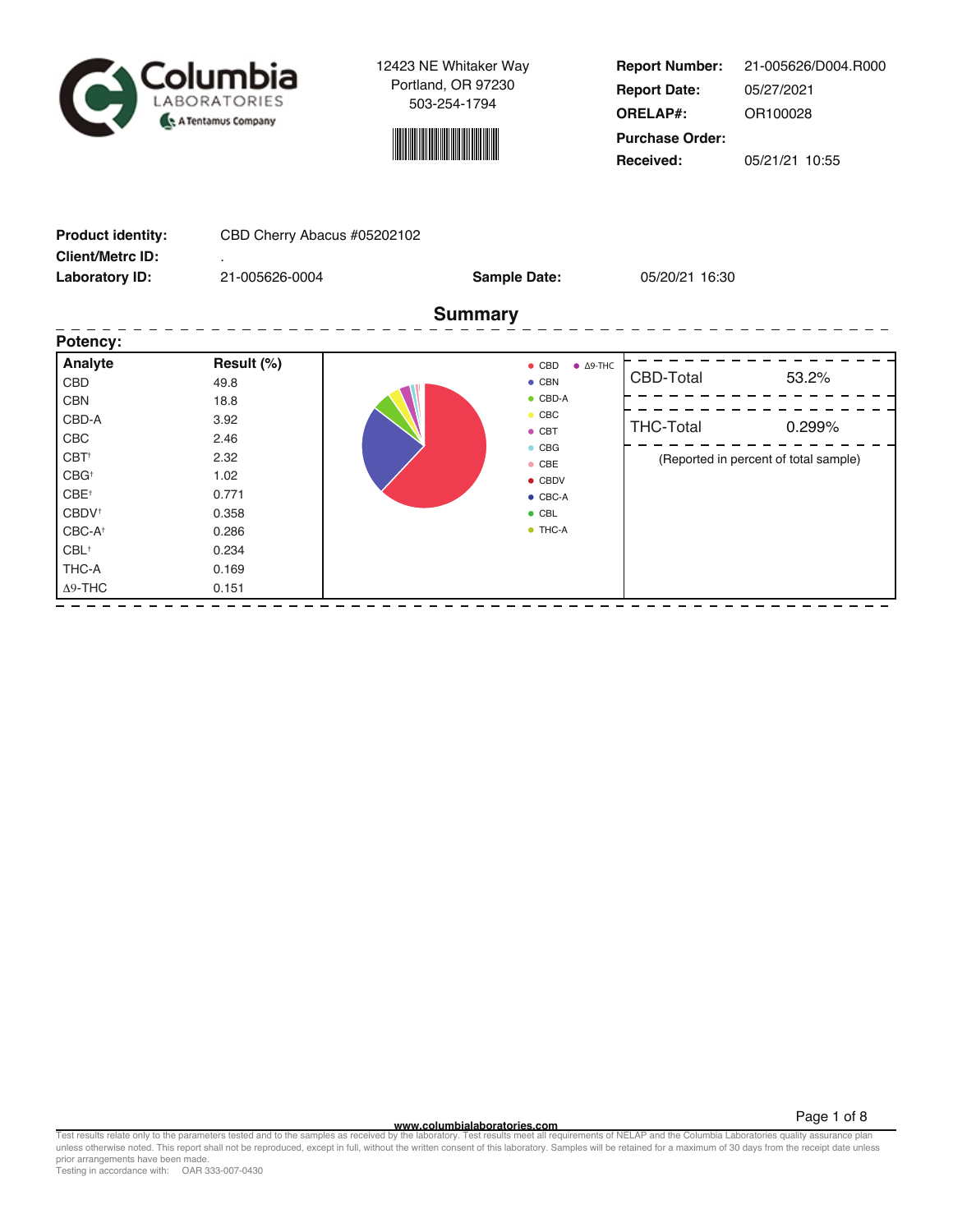



**Report Number: Report Date: ORELAP#:** 05/27/2021 OR100028 **Received:** 05/21/21 10:55 **Purchase Order:** 21-005626/D004.R000

| <b>Product identity:</b>    | CBD Cherry Abacus #05202102 |
|-----------------------------|-----------------------------|
| <b>Client/Metrc ID:</b>     | ٠                           |
| <b>Sample Date:</b>         | 05/20/21 16:30              |
| Laboratory ID:              | 21-005626-0004              |
| <b>Evidence of Cooling:</b> | No                          |
| Temp:                       | 20.1 °C                     |

# **Sample Results**

| Potency                         | Method J AOAC 2015 V98-6 (mod)         |                            | Units % | <b>Batch: 2104683</b> | Analyze: 5/25/21 9:20:00 PM |                                           |
|---------------------------------|----------------------------------------|----------------------------|---------|-----------------------|-----------------------------|-------------------------------------------|
| Analyte                         | As<br><b>Dry</b><br>Received<br>weight | <b>LOQ</b><br><b>Notes</b> |         |                       |                             | $\bullet$ CBD<br>$\bullet$ THC-A          |
| CBC                             | 2.46                                   | 0.0918                     |         |                       |                             | $\bullet$ CBN<br>$\bullet$ $\Delta$ 9-THC |
| CBC-A <sup>+</sup>              | 0.286                                  | 0.0918                     |         |                       |                             | $\bullet$ CBD-A                           |
| CBC-Total <sup>+</sup>          | 2.71                                   | 0.172                      |         |                       |                             | $\bullet$ CBC<br>$\bullet$ CBT            |
| CBD                             | 49.8                                   | 0.918                      |         |                       |                             | $\bullet$ CBG                             |
| CBD-A                           | 3.92                                   | 0.0918                     |         |                       |                             | $\bullet$ CBE                             |
| CBD-Total                       | 53.2                                   | 0.999                      |         |                       |                             | $\bullet$ CBDV                            |
| $CBDV^+$                        | 0.358                                  | 0.0918                     |         |                       |                             | $\bullet$ CBC-A                           |
| CBDV-A <sup>+</sup>             | $<$ LOQ                                | 0.0918                     |         |                       |                             | $\bullet$ CBL                             |
| CBDV-Total <sup>+</sup>         | 0.358                                  | 0.171                      |         |                       |                             |                                           |
| $CBE^+$                         | 0.771                                  | 0.0918                     |         |                       |                             |                                           |
| $CBG^+$                         | 1.02                                   | 0.0918                     |         |                       |                             |                                           |
| CBG-A <sup>+</sup>              | $<$ LOQ                                | 0.0918                     |         |                       |                             |                                           |
| CBG-Total                       | 1.02                                   | 0.171                      |         |                       |                             |                                           |
| $CBL$ <sup>+</sup>              | 0.234                                  | 0.0918                     |         |                       |                             |                                           |
| CBL-A <sup>+</sup>              | $<$ LOQ                                | 0.0918                     |         |                       |                             |                                           |
| CBN                             | 18.8                                   | 0.0918                     |         |                       |                             |                                           |
| $CBT^+$                         | 2.32                                   | 0.0918                     |         |                       |                             |                                           |
| $\Delta8\text{-}\mathsf{THC^+}$ | $<$ LOQ                                | 0.0918                     |         |                       |                             |                                           |
| Δ8-THCV                         | $<$ LOQ                                | 0.0918                     |         |                       |                             |                                           |
| $\Delta$ 9-THC                  | 0.151                                  | 0.0918                     |         |                       |                             |                                           |
| exo-THC                         | $<$ LOQ                                | 0.0918                     |         |                       |                             |                                           |
| THC-A                           | 0.169                                  | 0.0918                     |         |                       |                             |                                           |
| <b>THC-Total</b>                | 0.299                                  | 0.172                      |         |                       |                             |                                           |
| THCV <sup>+</sup>               | $<$ LOQ                                | 0.0918                     |         |                       |                             |                                           |
| THCV-A <sup>+</sup>             | $<$ LOQ                                | 0.0918                     |         |                       |                             |                                           |
| THCV-Total <sup>+</sup>         | $<$ LOQ                                | 0.171                      |         |                       |                             |                                           |
| Total Cannabinoids <sup>+</sup> | 80.3                                   |                            |         |                       |                             |                                           |

Page 2 of 8<br>Test results relate only to the parameters tested and to the samples as received by the laboratory. Test results meet all requirements of NELAP and the Columbia Laboratories quality assurance plan<br>unless otherw prior arrangements have been made.

Testing in accordance with: OAR 333-007-0430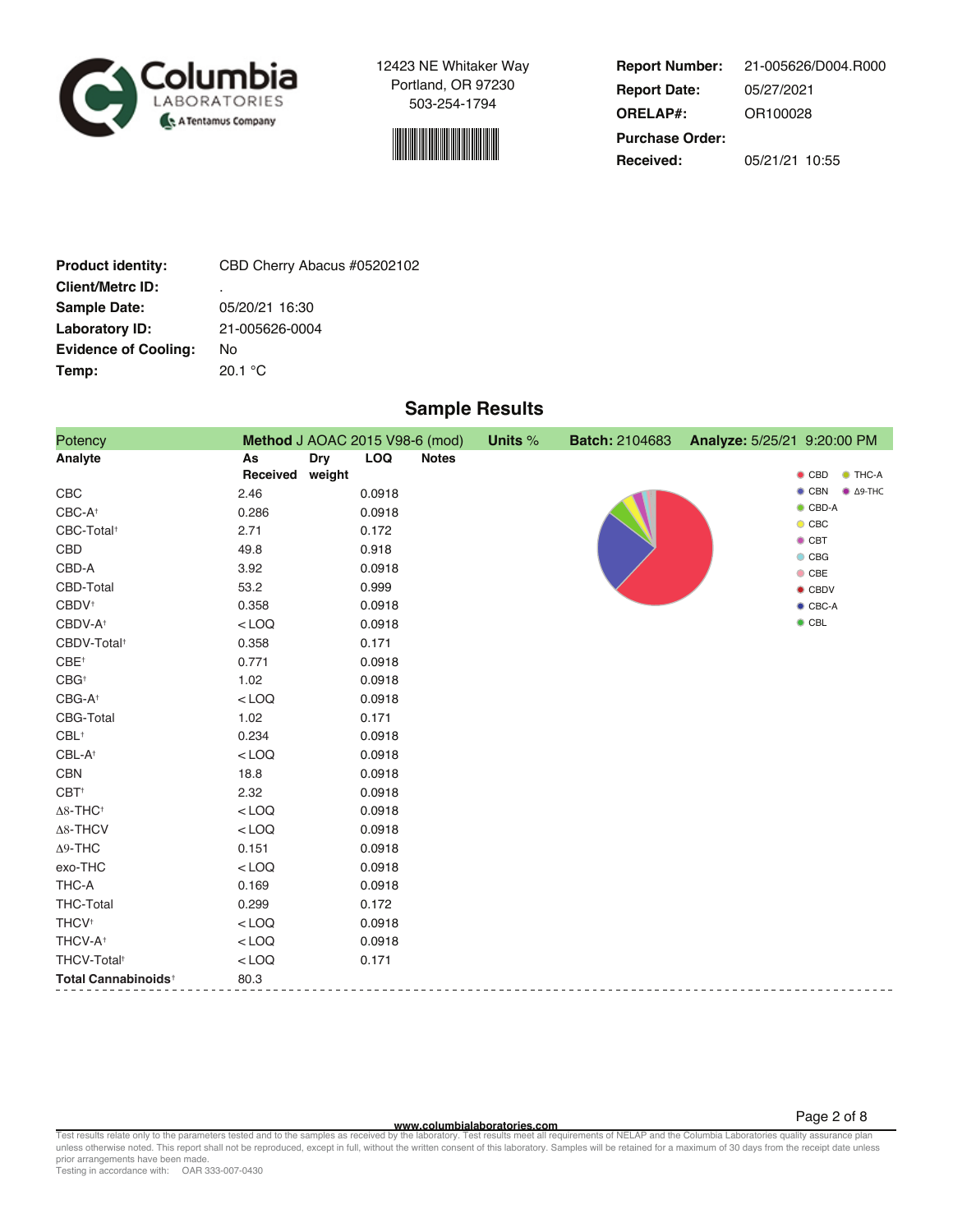



| <b>Report Number:</b>  | 21-005626/D004.R000 |
|------------------------|---------------------|
| <b>Report Date:</b>    | 05/27/2021          |
| <b>ORELAP#:</b>        | OR100028            |
| <b>Purchase Order:</b> |                     |
| Received:              | 05/21/21 10:55      |

Revision #: 0.00 Control : CFL-D06

Revision Date: 05/31/2019 Effective Date: 05/31/2019

| <b>Laboratory Quality Control Results</b> |                                  |              |              |       |                               |                   |              |
|-------------------------------------------|----------------------------------|--------------|--------------|-------|-------------------------------|-------------------|--------------|
| J AOAC 2015 V98-6<br>Batch ID: 2104683    |                                  |              |              |       |                               |                   |              |
|                                           | <b>Laboratory Control Sample</b> |              |              |       |                               |                   |              |
| Analyte                                   | <b>Result</b>                    | <b>Spike</b> | <b>Units</b> | % Rec | <b>Limits</b>                 | <b>Evaluation</b> | <b>Notes</b> |
| CBDVA                                     | 0.197                            | 0.2          | %            | 98.4  | 85.0<br>115                   | Acceptable        |              |
| CBDV                                      | 0.200                            | 0.2          | %            | 100   | 115<br>85.0<br>٠              | Acceptable        |              |
| CBE                                       | 0.194                            | 0.2          | %            | 97.2  | 85.0<br>115<br>٠              | Acceptable        |              |
| CBDA                                      | 0.199                            | 0.2          | %            | 99.7  | 85.0<br>115                   | Acceptable        |              |
| CBGA                                      | 0.200                            | 0.2          | %            | 99.8  | 85.0<br>115<br>÷,             | Acceptable        |              |
| CBG                                       | 0.200                            | 0.2          | %            | 100   | 85.0<br>115                   | Acceptable        |              |
| CBD                                       | 0.208                            | 0.2          | %            | 104   | 85.0<br>115<br>ä,             | Acceptable        |              |
| <b>THCV</b>                               | 0.197                            | 0.2          | %            | 98.6  | 85.0<br>115<br>٠              | Acceptable        |              |
| d8THCV                                    | 0.172                            | 0.2          | %            | 86.0  | 85.0<br>115<br>٠              | Acceptable        |              |
| <b>THCVA</b>                              | 0.187                            | 0.2          | %            | 93.7  | 85.0<br>115                   | Acceptable        |              |
| <b>CBN</b>                                | 0.212                            | 0.2          | %            | 106   | 85.0<br>115                   | Acceptable        |              |
| exo-THC                                   | 0.185                            | 0.2          | %            | 92.5  | 85.0<br>115<br>L,             | Acceptable        |              |
| d9THC                                     | 0.211                            | 0.2          | %            | 105   | 85.0<br>115                   | Acceptable        |              |
| d8THC                                     | 0.196                            | 0.2          | %            | 97.8  | 85.0<br>115<br>$\overline{a}$ | Acceptable        |              |
| CBL                                       | 0.184                            | 0.2          | %            | 91.8  | 85.0<br>115<br>$\overline{a}$ | Acceptable        |              |
| CBC                                       | 0.204                            | 0.2          | %            | 102   | 85.0<br>115                   | Acceptable        |              |
| <b>THCA</b>                               | 0.188                            | 0.2          | %            | 94.1  | 85.0<br>115<br>÷,             | Acceptable        |              |
| CBCA                                      | 0.192                            | 0.2          | %            | 95.9  | 85.0<br>115<br>÷,             | Acceptable        |              |
| CBLA                                      | 0.199                            | 0.2          | %            | 99.3  | 85.0<br>115                   | Acceptable        |              |
| CBT                                       | 0.203                            | 0.2          | %            | 102   | 85.0<br>115<br>$\overline{a}$ | Acceptable        |              |

### **Method Blank**

| Analyte      | <b>Result</b> | <b>LOQ</b> | <b>Units</b> | <b>Limits</b> | <b>Evaluation</b> | <b>Notes</b> |
|--------------|---------------|------------|--------------|---------------|-------------------|--------------|
| <b>CBDVA</b> | $<$ LOQ       | 0.1        | %            | ${}< 0.1$     | Acceptable        |              |
| <b>CBDV</b>  | $<$ LOQ       | 0.1        | %            | ${}< 0.1$     | Acceptable        |              |
| CBE          | $<$ LOQ       | 0.1        | %            | ${}< 0.1$     | Acceptable        |              |
| CBDA         | $<$ LOQ       | 0.1        | %            | < 0.1         | Acceptable        |              |
| CBGA         | $<$ LOQ       | 0.1        | %            | ${}< 0.1$     | Acceptable        |              |
| CBG          | $<$ LOQ       | 0.1        | %            | < 0.1         | Acceptable        |              |
| CBD          | $<$ LOQ       | 0.1        | %            | < 0.1         | Acceptable        |              |
| <b>THCV</b>  | $<$ LOQ       | 0.1        | %            | ${}< 0.1$     | Acceptable        |              |
| d8THCV       | $<$ LOQ       | 0.1        | %            | < 0.1         | Acceptable        |              |
| <b>THCVA</b> | $<$ LOQ       | 0.1        | %            | ${}< 0.1$     | Acceptable        |              |
| <b>CBN</b>   | $<$ LOQ       | 0.1        | %            | ${}< 0.1$     | Acceptable        |              |
| exo-THC      | $<$ LOQ       | 0.1        | %            | ${}< 0.1$     | Acceptable        |              |
| d9THC        | $<$ LOQ       | 0.1        | %            | ${}< 0.1$     | Acceptable        |              |
| d8THC        | $<$ LOQ       | 0.1        | %            | ${}< 0.1$     | Acceptable        |              |
| CBL          | $<$ LOQ       | 0.1        | %            | < 0.1         | Acceptable        |              |
| CBC          | $<$ LOQ       | 0.1        | %            | < 0.1         | Acceptable        |              |
| THCA         | $<$ LOQ       | 0.1        | %            | ${}< 0.1$     | Acceptable        |              |
| CBCA         | $<$ LOQ       | 0.1        | %            | < 0.1         | Acceptable        |              |
| CBLA         | $<$ LOQ       | 0.1        | %            | ${}< 0.1$     | Acceptable        |              |
| CBT          | $<$ LOQ       | 0.1        | %            | ${}< 0.1$     | Acceptable        |              |

#### **Abbreviations**

ND - None Detected at or above MRL

RPD - Relative Percent Difference

LOQ - Limit of Quantitation

**WWW.columbialaboratories.com**<br>unless otherwise noted. This report shall not be reproduced, except in full, without the written consent of this laboratory. Test results meet all requirements of NELAP and the Columbia Labor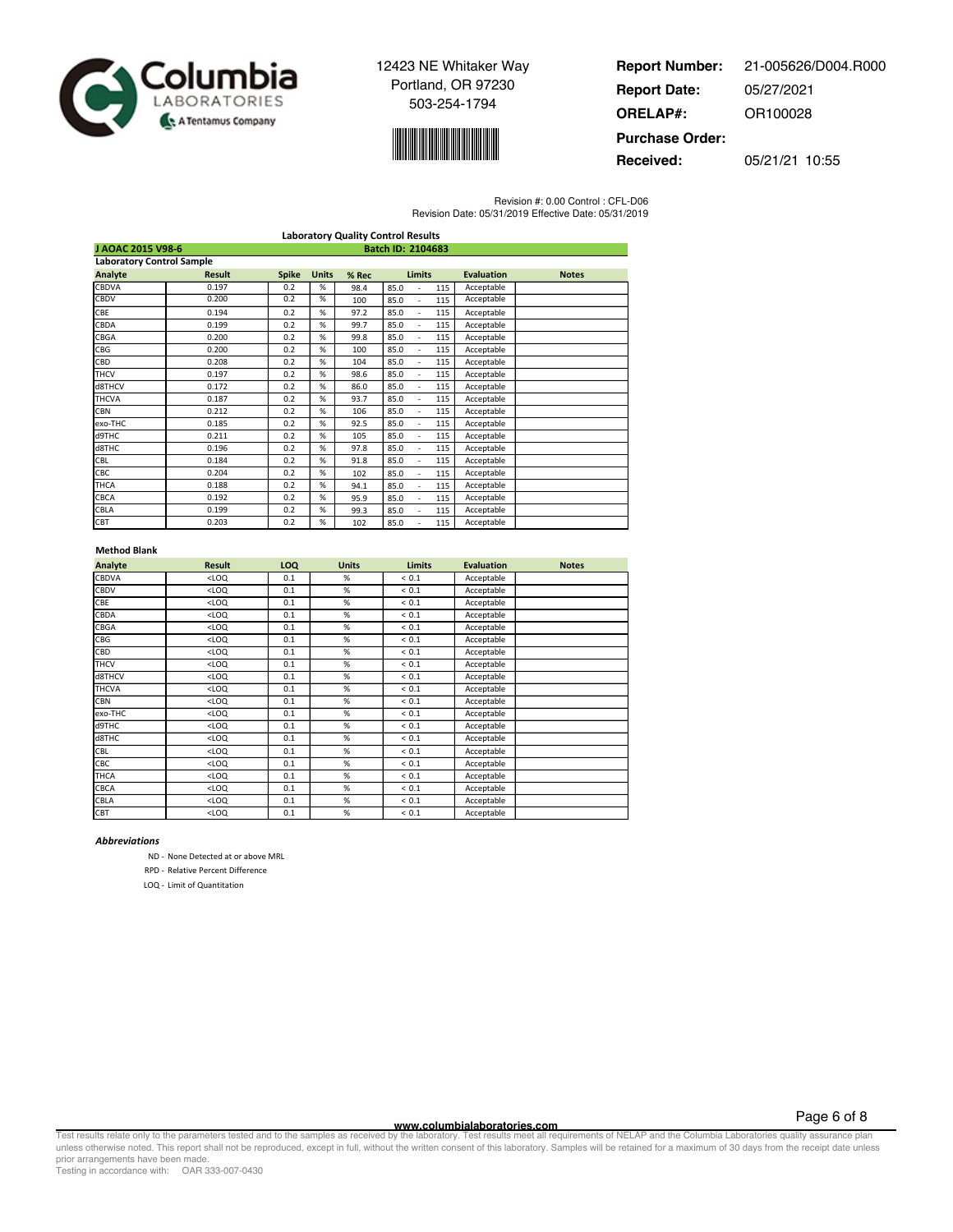



| <b>Report Number:</b>  | 21-005626/D004.R000 |
|------------------------|---------------------|
| <b>Report Date:</b>    | 05/27/2021          |
| <b>ORELAP#:</b>        | OR100028            |
| <b>Purchase Order:</b> |                     |
| Received:              | 05/21/21 10:55      |

Revision #: 0.00 Control : CFL-D06 Revision Date: 05/31/2019 Effective Date: 05/31/2019

|                                               |               |                           |     |              |            | <b>Laboratory Quality Control Results</b> |                   |              |
|-----------------------------------------------|---------------|---------------------------|-----|--------------|------------|-------------------------------------------|-------------------|--------------|
| <b>Batch ID: 2104683</b><br>J AOAC 2015 V98-6 |               |                           |     |              |            |                                           |                   |              |
| <b>Sample Duplicate</b>                       |               | Sample ID: 21-005572-0001 |     |              |            |                                           |                   |              |
| <b>Analyte</b>                                | <b>Result</b> | <b>Org. Result</b>        | LOQ | <b>Units</b> | <b>RPD</b> | <b>Limits</b>                             | <b>Evaluation</b> | <b>Notes</b> |
| CBDVA                                         | $<$ LOQ       | $<$ LOQ                   | 0.1 | %            | <b>NA</b>  | < 20                                      | Acceptable        |              |
| CBDV                                          | 0.479         | 0.480                     | 0.1 | %            | 0.187      | < 20                                      | Acceptable        |              |
| CBE                                           | 1.29          | 1.36                      | 0.1 | %            | 5.08       | < 20                                      | Acceptable        |              |
| <b>CBDA</b>                                   | $<$ LOQ       | $<$ LOQ                   | 0.1 | %            | <b>NA</b>  | < 20                                      | Acceptable        |              |
| CBGA                                          | $<$ LOQ       | $<$ LOQ                   | 0.1 | %            | <b>NA</b>  | < 20                                      | Acceptable        |              |
| CBG                                           | 0.441         | 0.476                     | 0.1 | %            | 7.53       | < 20                                      | Acceptable        |              |
| CBD                                           | 88.6          | 89.3                      | 0.1 | %            | 0.839      | < 20                                      | Acceptable        |              |
| <b>THCV</b>                                   | $<$ LOQ       | $<$ LOQ                   | 0.1 | %            | <b>NA</b>  | < 20                                      | Acceptable        |              |
| d8THCV                                        | $<$ LOQ       | $<$ LOQ                   | 0.1 | %            | <b>NA</b>  | < 20                                      | Acceptable        |              |
| <b>THCVA</b>                                  | $<$ LOQ       | $<$ LOQ                   | 0.1 | %            | <b>NA</b>  | < 20                                      | Acceptable        |              |
| <b>CBN</b>                                    | 1.00          | 1.08                      | 0.1 | %            | 7.24       | < 20                                      | Acceptable        |              |
| exo-THC                                       | $<$ LOQ       | $<$ LOQ                   | 0.1 | %            | <b>NA</b>  | < 20                                      | Acceptable        |              |
| d9THC                                         | $<$ LOQ       | $<$ LOQ                   | 0.1 | %            | <b>NA</b>  | < 20                                      | Acceptable        |              |
| d8THC                                         | $<$ LOQ       | $<$ LOQ                   | 0.1 | %            | <b>NA</b>  | < 20                                      | Acceptable        |              |
| CBL                                           | 0.103         | 0.107                     | 0.1 | %            | 3.7        | < 20                                      | Acceptable        |              |
| CBC                                           | 1.46          | 1.57                      | 0.1 | %            | 6.95       | < 20                                      | Acceptable        |              |
| <b>THCA</b>                                   | $<$ LOQ       | $<$ LOQ                   | 0.1 | %            | <b>NA</b>  | < 20                                      | Acceptable        |              |
| CBCA                                          | $<$ LOQ       | $<$ LOQ                   | 0.1 | %            | <b>NA</b>  | < 20                                      | Acceptable        |              |
| CBLA                                          | $<$ LOQ       | $<$ LOQ                   | 0.1 | %            | <b>NA</b>  | < 20                                      | Acceptable        |              |
| CBT                                           | 1.76          | 1.72                      | 0.1 | %            | 2.32       | < 20                                      | Acceptable        |              |

#### **Abbreviations**

ND - None Detected at or above MRL

RPD - Relative Percent Difference

LOQ - Limit of Quantitation

NA - Calculation Not Applicable given non-numerical results

## Units of Measure:

% - Percent

**WWW.columbialaboratories.com**<br>unless otherwise noted. This report shall not be reproduced, except in full, without the written consent of this laboratory. Test results meet all requirements of NELAP and the Columbia Labor